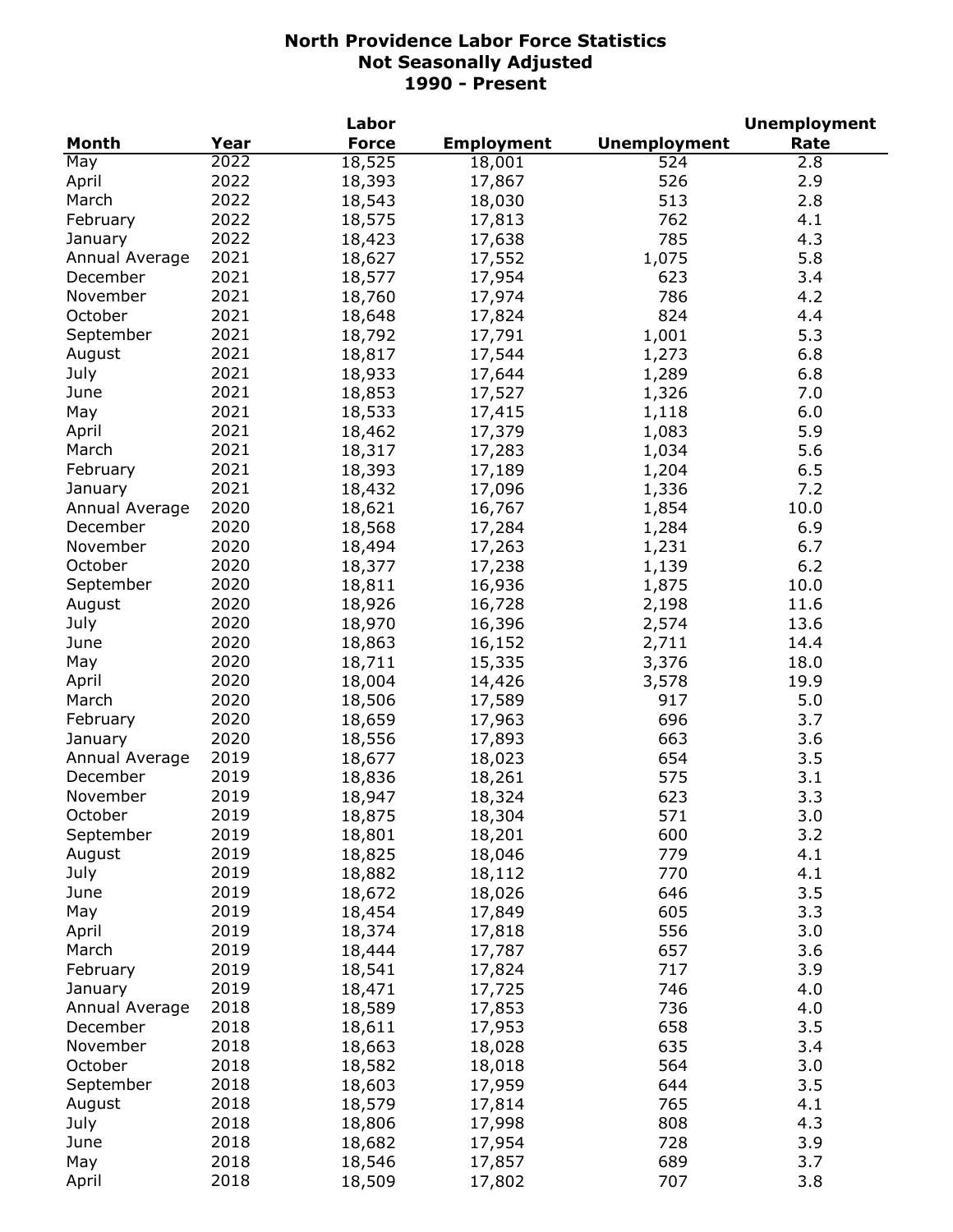|                |      | Labor        |                   |                     | <b>Unemployment</b> |
|----------------|------|--------------|-------------------|---------------------|---------------------|
| <b>Month</b>   | Year | <b>Force</b> | <b>Employment</b> | <b>Unemployment</b> | Rate                |
| March          | 2018 | 18,484       | 17,693            | 791                 | 4.3                 |
| February       | 2018 | 18,589       | 17,664            | 925                 | 5.0                 |
| January        | 2018 | 18,420       | 17,498            | 922                 | 5.0                 |
| Annual Average | 2017 | 18,431       | 17,613            | 818                 | 4.4                 |
| December       | 2017 | 18,572       | 17,724            | 848                 | 4.6                 |
| November       | 2017 | 18,594       | 17,752            | 842                 | 4.5                 |
| October        | 2017 | 18,509       | 17,731            | 778                 | 4.2                 |
| September      | 2017 | 18,567       | 17,771            | 796                 | 4.3                 |
| August         | 2017 | 18,494       | 17,590            | 904                 | 4.9                 |
| July           | 2017 | 18,599       | 17,685            | 914                 | 4.9                 |
| June           | 2017 | 18,458       | 17,682            | 776                 | 4.2                 |
| May            | 2017 | 18,278       | 17,555            | 723                 | 4.0                 |
| April          | 2017 | 18,281       | 17,573            | 708                 | 3.9                 |
| March          | 2017 | 18,277       | 17,508            | 769                 | 4.2                 |
| February       | 2017 | 18,319       | 17,443            | 876                 | 4.8                 |
| January        | 2017 | 18,224       | 17,344            | 880                 | 4.8                 |
| Annual Average | 2016 | 17,966       |                   | 897                 | 5.0                 |
|                |      |              | 17,069            |                     |                     |
| December       | 2016 | 18,009       | 17,251            | 758                 | 4.2                 |
| November       | 2016 | 18,069       | 17,282            | 787                 | 4.4                 |
| October        | 2016 | 18,040       | 17,233            | 807                 | 4.5                 |
| September      | 2016 | 17,942       | 17,117            | 825                 | 4.6                 |
| August         | 2016 | 18,078       | 17,086            | 992                 | 5.5                 |
| July           | 2016 | 18,146       | 17,172            | 974                 | 5.4                 |
| June           | 2016 | 18,096       | 17,170            | 926                 | 5.1                 |
| May            | 2016 | 17,864       | 16,967            | 897                 | 5.0                 |
| April          | 2016 | 17,864       | 16,997            | 867                 | 4.9                 |
| March          | 2016 | 17,849       | 16,926            | 923                 | 5.2                 |
| February       | 2016 | 17,870       | 16,866            | 1,004               | 5.6                 |
| January        | 2016 | 17,767       | 16,759            | 1,008               | 5.7                 |
| Annual Average | 2015 | 18,080       | 16,977            | 1,103               | 6.1                 |
| December       | 2015 | 18,033       | 17,083            | 950                 | 5.3                 |
| November       | 2015 | 18,041       | 17,064            | 977                 | 5.4                 |
| October        | 2015 | 18,033       | 17,057            | 976                 | 5.4                 |
| September      | 2015 | 17,918       | 16,971            | 947                 | 5.3                 |
| August         | 2015 | 18,135       | 16,985            | 1,150               | 6.3                 |
| July           | 2015 | 18,312       | 17,067            | 1,245               | 6.8                 |
| June           | 2015 | 18,243       | 17,099            | 1,144               | 6.3                 |
| May            | 2015 | 18,181       | 16,980            | 1,201               | 6.6                 |
| April          | 2015 | 18,059       | 16,969            | 1,090               | 6.0                 |
| March          | 2015 | 17,962       | 16,839            | 1,123               | 6.3                 |
| February       | 2015 | 18,024       | 16,844            | 1,180               | 6.5                 |
| January        | 2015 | 18,024       | 16,769            | 1,255               | 7.0                 |
| Annual Average | 2014 | 18,060       | 16,660            | 1,400               | 7.8                 |
| December       | 2014 | 18,088       | 16,952            | 1,136               | 6.3                 |
| November       | 2014 | 18,169       | 16,929            | 1,240               | 6.8                 |
| October        | 2014 | 18,139       | 16,933            | 1,206               | 6.6                 |
| September      | 2014 | 18,025       | 16,765            | 1,260               | 7.0                 |
| August         | 2014 | 18,195       | 16,741            | 1,454               | 8.0                 |
| July           | 2014 | 18,255       | 16,776            | 1,479               | 8.1                 |
| June           | 2014 | 18,228       | 16,801            | 1,427               | 7.8                 |
| May            | 2014 | 18,064       | 16,555            | 1,509               | 8.4                 |
| April          | 2014 |              |                   |                     | 7.5                 |
| March          | 2014 | 17,852       | 16,507            | 1,345               |                     |
|                |      | 17,929       | 16,384            | 1,545               | 8.6                 |
| February       | 2014 | 17,941       | 16,352            | 1,589               | 8.9                 |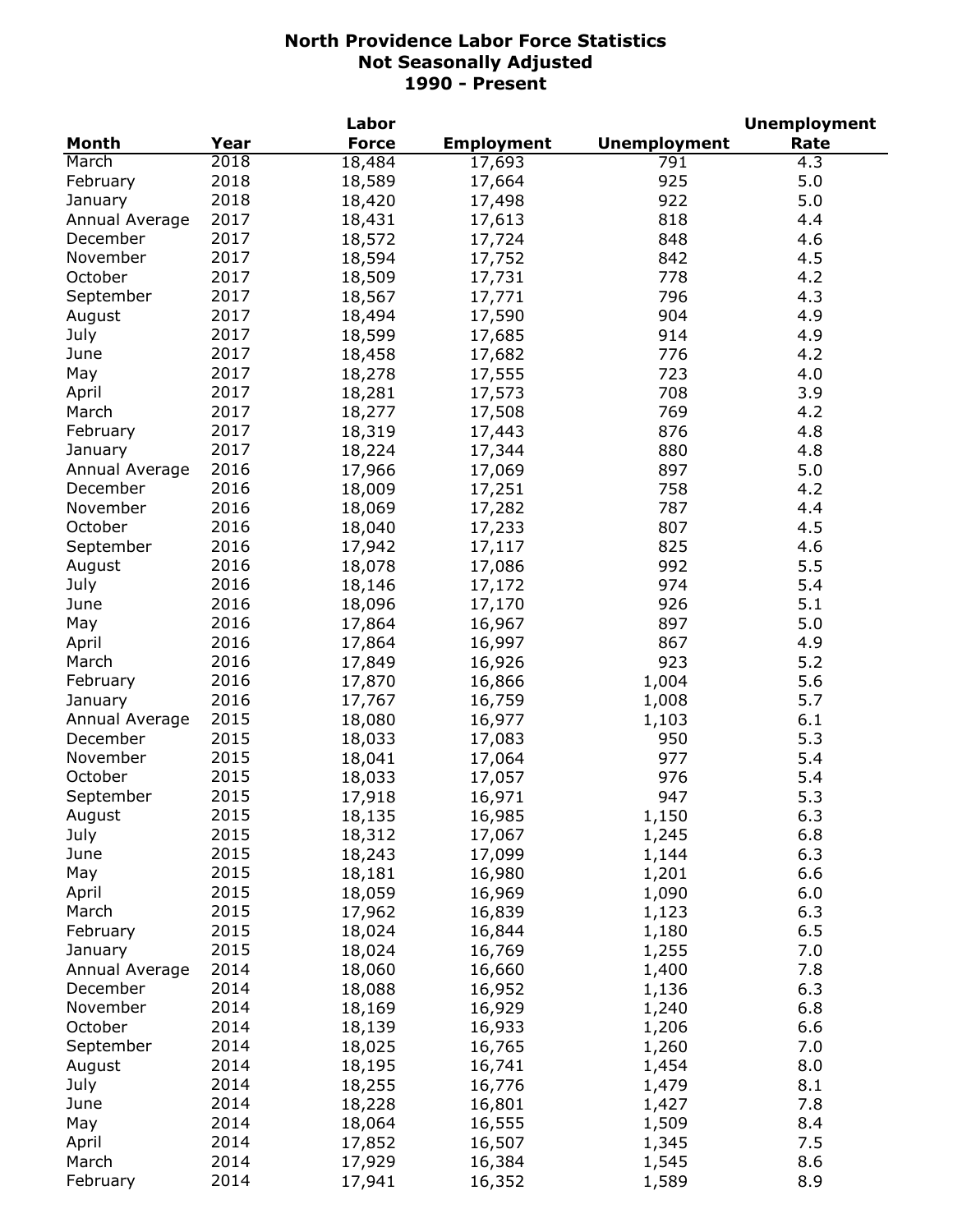|                           |      | Labor            |                   |                     | <b>Unemployment</b> |
|---------------------------|------|------------------|-------------------|---------------------|---------------------|
| <b>Month</b>              | Year | <b>Force</b>     | <b>Employment</b> | <b>Unemployment</b> | Rate                |
| January                   | 2014 | 17,838           | 16,229            | 1,609               | 9.0                 |
| Annual Average            | 2013 | 18,112           | 16,397            | 1,715               | 9.5                 |
| December                  | 2013 | 18,005           | 16,480            | 1,525               | 8.5                 |
| November                  | 2013 | 18,192           | 16,539            | 1,653               | 9.1                 |
| October                   | 2013 | 18,194           | 16,454            | 1,740               | 9.6                 |
| September                 | 2013 | 18,255           | 16,441            | 1,814               | 9.9                 |
| August                    | 2013 | 18,220           | 16,393            | 1,827               | 10.0                |
| July                      | 2013 | 18,319           | 16,492            | 1,827               | 10.0                |
| June                      | 2013 | 18,322           | 16,530            | 1,792               | 9.8                 |
| May                       | 2013 | 17,980           | 16,333            | 1,647               | 9.2                 |
| April                     | 2013 | 17,893           | 16,330            | 1,563               | 8.7                 |
| March                     | 2013 | 17,817           | 16,236            | 1,581               | 8.9                 |
| February                  | 2013 | 18,047           | 16,304            | 1,743               | 9.7                 |
|                           | 2013 | 18,099           | 16,236            | 1,863               | 10.3                |
| January<br>Annual Average | 2012 |                  |                   |                     | 9.7                 |
|                           |      | 18,040           | 16,282            | 1,758               | 9.5                 |
| December                  | 2012 | 18,324           | 16,584            | 1,740               |                     |
| November                  | 2012 | 18,312           | 16,565            | 1,747               | 9.5                 |
| October                   | 2012 | 18,384           | 16,627            | 1,757               | 9.6                 |
| September                 | 2012 | 18,182           | 16,486            | 1,696               | 9.3                 |
| August                    | 2012 | 18,119           | 16,355            | 1,764               | 9.7                 |
| July                      | 2012 | 18,208           | 16,347            | 1,861               | 10.2                |
| June                      | 2012 | 18,133           | 16,352            | 1,781               | 9.8                 |
| May                       | 2012 | 17,938           | 16,183            | 1,755               | 9.8                 |
| April                     | 2012 | 17,662           | 16,077            | 1,585               | 9.0                 |
| March                     | 2012 | 17,711           | 15,977            | 1,734               | 9.8                 |
| February                  | 2012 | 17,766           | 15,946            | 1,820               | 10.2                |
| January                   | 2012 | 17,732           | 15,880            | 1,852               | 10.4                |
| Annual Average            | 2011 | 18,102           | 16,149            | 1,953               | 10.8                |
| December                  | 2011 | 18,039           | 16,202            | 1,837               | 10.2                |
| November                  | 2011 | 18,117           | 16,262            | 1,855               | 10.2                |
| October                   | 2011 | 18,173           | 16,237            | 1,936               | 10.7                |
| September                 | 2011 | 18,090           | 16,144            | 1,946               | 10.8                |
| August                    | 2011 | 18,185           | 16,162            | 2,023               | 11.1                |
| July                      | 2011 | 18,218           | 16,178            | 2,040               | 11.2                |
| June                      | 2011 | 18,170           | 16,265            | 1,905               | 10.5                |
| May                       | 2011 | 18,035           | 16,115            | 1,920               | 10.6                |
| April                     | 2011 | 17,992           | 16,140            | 1,852               | 10.3                |
| March                     | 2011 | 18,004           | 16,046            | 1,958               | 10.9                |
| February                  | 2011 | 18,084           | 16,014            | 2,070               | 11.4                |
| January                   | 2011 | 18,115           | 16,027            | 2,088               | 11.5                |
| Annual Average            | 2010 | 18,385           | 16,261            | 2,124               | 11.6                |
| December                  | 2010 | 18,373           | 16,320            | 2,053               | 11.2                |
| November                  | 2010 | 18,463           | 16,340            | 2,123               | 11.5                |
| October                   | 2010 | 18,339           | 16,353            | 1,986               | 10.8                |
| September                 | 2010 | 18,403           | 16,367            | 2,036               | 11.1                |
| August                    | 2010 | 18,651           | 16,411            | 2,240               | 12.0                |
| July                      | 2010 | 18,661           | 16,432            | 2,229               | 11.9                |
| June                      | 2010 | 18,593           | 16,410            | 2,183               | 11.7                |
| May                       | 2010 |                  |                   |                     |                     |
| April                     | 2010 | 18,308<br>18,294 | 16,227            | 2,081<br>2,059      | 11.4<br>11.3        |
| March                     | 2010 |                  | 16,235            |                     |                     |
|                           |      | 18,212           | 16,062            | 2,150               | 11.8                |
| February                  | 2010 | 18,151           | 16,009            | 2,142               | 11.8                |
| January                   | 2010 | 18,177           | 15,971            | 2,206               | 12.1                |
| Annual Average            | 2009 | 18,780           | 16,715            | 2,065               | 11.0                |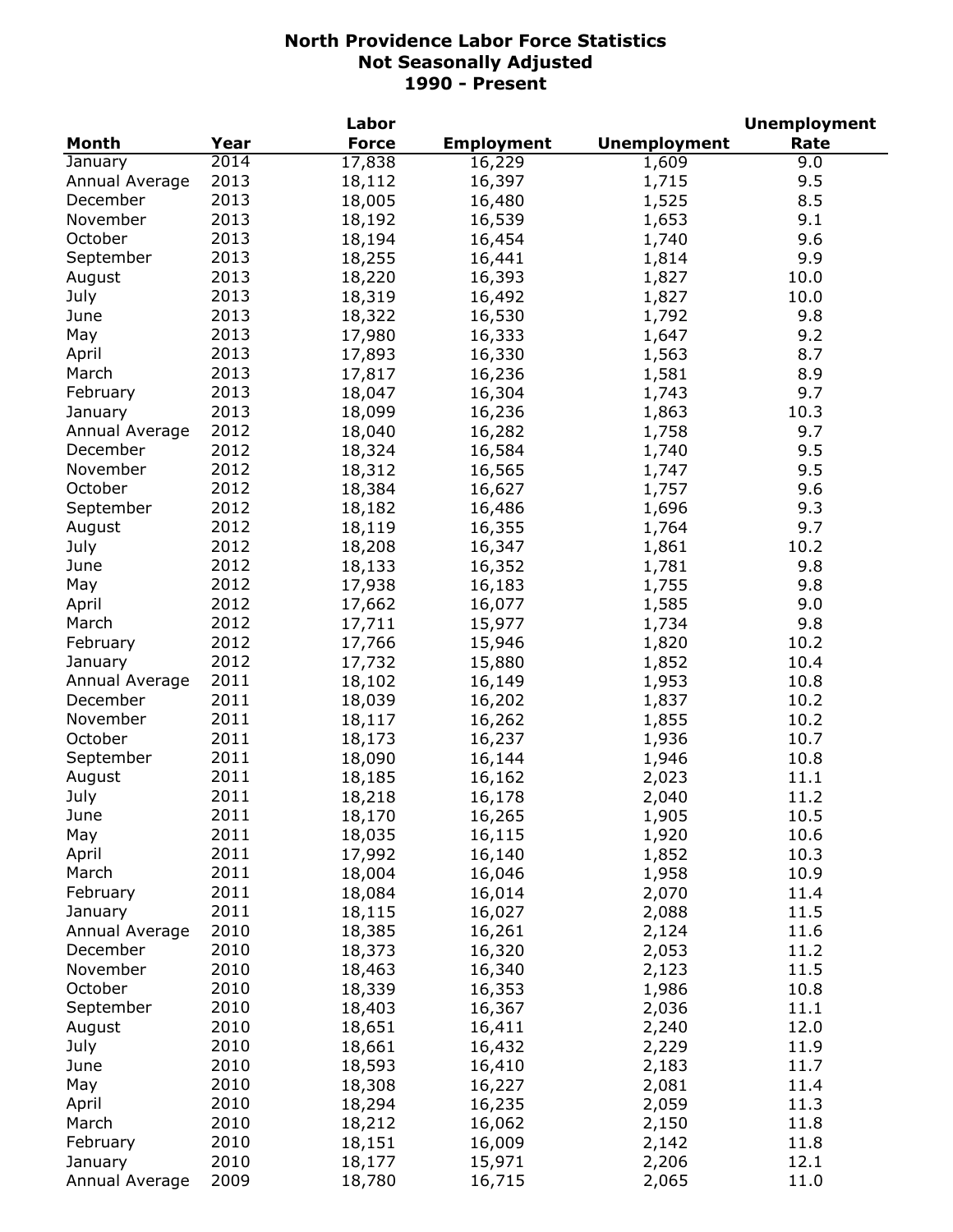|                |      | Labor            |                   |                     | <b>Unemployment</b> |
|----------------|------|------------------|-------------------|---------------------|---------------------|
| Month          | Year | <b>Force</b>     | <b>Employment</b> | <b>Unemployment</b> | Rate                |
| December       | 2009 | 18,693           | 16,664            | 2,029               | 10.9                |
| November       | 2009 | 18,844           | 16,800            | 2,044               | 10.8                |
| October        | 2009 | 18,825           | 16,708            | 2,117               | 11.2                |
| September      | 2009 | 18,759           | 16,682            | 2,077               | 11.1                |
| August         | 2009 | 18,953           | 16,803            | 2,150               | 11.3                |
| July           | 2009 | 19,093           | 16,889            | 2,204               | 11.5                |
| June           | 2009 | 18,983           | 16,860            | 2,123               | 11.2                |
| May            | 2009 | 18,707           | 16,627            | 2,080               | 11.1                |
| April          | 2009 | 18,754           | 16,674            | 2,080               | 11.1                |
| March          | 2009 | 18,624           | 16,600            | 2,024               | 10.9                |
| February       | 2009 | 18,604           | 16,635            | 1,969               | 10.6                |
| January        | 2009 | 18,522           | 16,640            | 1,882               | 10.2                |
| Annual Average | 2008 | 18,773           | 17,370            | 1,403               | 7.5                 |
| December       | 2008 | 18,720           | 17,093            | 1,627               | 8.7                 |
| November       | 2008 | 18,838           | 17,272            | 1,566               | 8.3                 |
| October        | 2008 | 18,767           | 17,279            | 1,488               | 7.9                 |
| September      | 2008 | 18,804           | 17,297            | 1,507               | 8.0                 |
|                | 2008 |                  | 17,333            |                     | 8.3                 |
| August         |      | 18,908<br>19,069 |                   | 1,575               |                     |
| July           | 2008 |                  | 17,495            | 1,574               | 8.3                 |
| June           | 2008 | 18,936           | 17,539            | 1,397               | 7.4                 |
| May            | 2008 | 18,689           | 17,357            | 1,332               | 7.1                 |
| April          | 2008 | 18,634           | 17,478            | 1,156               | 6.2                 |
| March          | 2008 | 18,591           | 17,408            | 1,183               | 6.4                 |
| February       | 2008 | 18,580           | 17,402            | 1,178               | 6.3                 |
| January        | 2008 | 18,744           | 17,489            | 1,255               | 6.7                 |
| Annual Average | 2007 | 18,895           | 17,921            | 974                 | 5.2                 |
| December       | 2007 | 18,924           | 17,870            | 1,054               | 5.6                 |
| November       | 2007 | 19,012           | 18,018            | 994                 | 5.2                 |
| October        | 2007 | 18,985           | 17,972            | 1,013               | 5.3                 |
| September      | 2007 | 18,980           | 17,962            | 1,018               | 5.4                 |
| August         | 2007 | 18,976           | 17,899            | 1,077               | 5.7                 |
| July           | 2007 | 19,141           | 18,027            | 1,114               | 5.8                 |
| June           | 2007 | 18,993           | 18,080            | 913                 | 4.8                 |
| May            | 2007 | 18,730           | 17,883            | 847                 | 4.5                 |
| April          | 2007 | 18,672           | 17,849            | 823                 | 4.4                 |
| March          | 2007 | 18,712           | 17,854            | 858                 | 4.6                 |
| February       | 2007 | 18,765           | 17,821            | 944                 | 5.0                 |
| January        | 2007 | 18,857           | 17,822            | 1,035               | 5.5                 |
| Annual Average | 2006 | 18,770           | 17,805            | 965                 | 5.1                 |
| December       | 2006 | 18,956           | 18,052            | 904                 | 4.8                 |
| November       | 2006 | 18,935           | 18,070            | 865                 | 4.6                 |
| October        | 2006 | 18,874           | 18,021            | 853                 | 4.5                 |
| September      | 2006 | 18,811           | 17,913            | 898                 | 4.8                 |
| August         | 2006 | 18,912           | 17,883            | 1,029               | 5.4                 |
| July           | 2006 | 19,005           | 17,918            | 1,087               | 5.7                 |
| June           | 2006 | 18,910           | 17,916            | 994                 | 5.3                 |
| May            | 2006 | 18,641           | 17,694            | 947                 | 5.1                 |
|                |      |                  |                   | 934                 | 5.0                 |
| April          | 2006 | 18,589           | 17,655            |                     |                     |
| March          | 2006 | 18,493           | 17,547            | 946                 | 5.1                 |
| February       | 2006 | 18,544           | 17,501            | 1,043               | 5.6                 |
| January        | 2006 | 18,565           | 17,490            | 1,075               | 5.8                 |
| Annual Average | 2005 | 18,457           | 17,524            | 933                 | 5.1                 |
| December       | 2005 | 18,677           | 17,774            | 903                 | 4.8                 |
| November       | 2005 | 18,772           | 17,826            | 946                 | 5.0                 |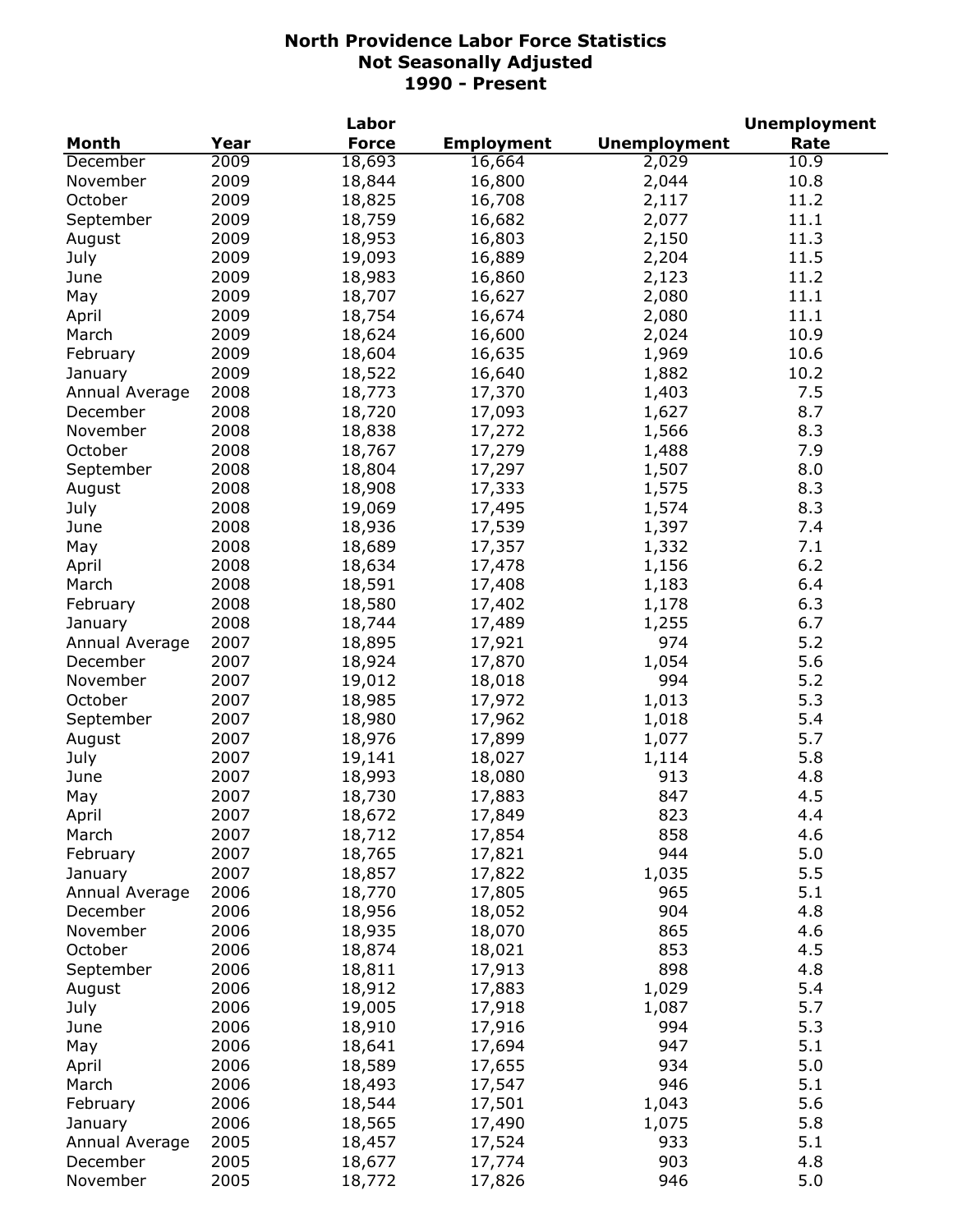|                |      | Labor        |                   |                     | <b>Unemployment</b> |
|----------------|------|--------------|-------------------|---------------------|---------------------|
| <b>Month</b>   | Year | <b>Force</b> | <b>Employment</b> | <b>Unemployment</b> | Rate                |
| October        | 2005 | 18,652       | 17,758            | 894                 | 4.8                 |
| September      | 2005 | 18,610       | 17,672            | 938                 | 5.0                 |
| August         | 2005 | 18,701       | 17,707            | 994                 | 5.3                 |
| July           | 2005 | 18,721       | 17,692            | 1,029               | 5.5                 |
| June           | 2005 | 18,565       | 17,615            | 950                 | 5.1                 |
| May            | 2005 | 18,280       | 17,418            | 862                 | 4.7                 |
| April          | 2005 | 18,200       | 17,352            | 848                 | 4.7                 |
| March          | 2005 | 18,144       | 17,210            | 934                 | 5.1                 |
| February       | 2005 | 18,072       | 17,149            | 923                 | 5.1                 |
| January        | 2005 | 18,082       | 17,111            | 971                 | 5.4                 |
| Annual Average | 2004 | 18,243       | 17,293            | 950                 | 5.2                 |
| December       | 2004 | 18,227       | 17,443            | 784                 | 4.3                 |
| November       | 2004 | 18,262       | 17,511            | 751                 | 4.1                 |
| October        | 2004 | 18,148       | 17,432            | 716                 | 3.9                 |
| September      | 2004 | 18,140       | 17,343            | 797                 | 4.4                 |
| August         | 2004 | 18,318       | 17,367            | 951                 | 5.2                 |
| July           | 2004 | 18,490       | 17,431            | 1,059               | 5.7                 |
|                | 2004 | 18,414       | 17,360            | 1,054               | 5.7                 |
| June           |      |              |                   |                     |                     |
| May            | 2004 | 18,166       | 17,162            | 1,004               | 5.5                 |
| April          | 2004 | 18,177       | 17,150            | 1,027               | 5.6                 |
| March          | 2004 | 18,162       | 17,069            | 1,093               | 6.0                 |
| February       | 2004 | 18,151       | 17,105            | 1,046               | 5.8                 |
| January        | 2004 | 18,268       | 17,146            | 1,122               | 6.1                 |
| Annual Average | 2003 | 18,483       | 17,466            | 1,017               | 5.5                 |
| December       | 2003 | 18,437       | 17,548            | 889                 | 4.8                 |
| November       | 2003 | 18,490       | 17,602            | 888                 | 4.8                 |
| October        | 2003 | 18,360       | 17,530            | 830                 | 4.5                 |
| September      | 2003 | 18,340       | 17,476            | 864                 | 4.7                 |
| August         | 2003 | 18,531       | 17,492            | 1,039               | 5.6                 |
| July           | 2003 | 18,694       | 17,556            | 1,138               | 6.1                 |
| June           | 2003 | 18,696       | 17,605            | 1,091               | 5.8                 |
| May            | 2003 | 18,416       | 17,395            | 1,021               | 5.5                 |
| April          | 2003 | 18,444       | 17,432            | 1,012               | 5.5                 |
| March          | 2003 | 18,442       | 17,347            | 1,095               | 5.9                 |
| February       | 2003 | 18,505       | 17,352            | 1,153               | $6.2$               |
| January        | 2003 | 18,446       | 17,260            | 1,186               | 6.4                 |
| Annual Average | 2002 | 18,149       | 17,249            | 900                 | 5.0                 |
| December       | 2002 | 18,492       | 17,493            | 999                 | 5.4                 |
| November       | 2002 | 18,522       | 17,531            | 991                 | 5.4                 |
| October        | 2002 | 18,395       | 17,458            | 937                 | 5.1                 |
| September      | 2002 | 18,349       | 17,418            | 931                 | 5.1                 |
| August         | 2002 | 18,378       | 17,361            | 1,017               | 5.5                 |
| July           | 2002 | 18,306       | 17,369            | 937                 | 5.1                 |
| June           | 2002 | 18,130       | 17,315            | 815                 | 4.5                 |
| May            | 2002 | 17,874       | 17,109            | 765                 | 4.3                 |
| April          | 2002 | 17,815       | 17,049            | 766                 | 4.3                 |
| March          | 2002 | 17,834       | 17,021            | 813                 | 4.6                 |
| February       | 2002 | 17,881       | 17,034            | 847                 | 4.7                 |
| January        | 2002 | 17,807       | 16,831            | 976                 | 5.5                 |
| Annual Average | 2001 | 17,807       | 17,048            | 759                 | 4.3                 |
| December       | 2001 | 17,906       | 17,150            | 756                 | 4.2                 |
| November       | 2001 | 17,880       | 17,154            | 726                 | 4.1                 |
| October        | 2001 | 17,825       | 17,122            | 703                 | 3.9                 |
| September      | 2001 | 17,775       | 17,118            | 657                 | 3.7                 |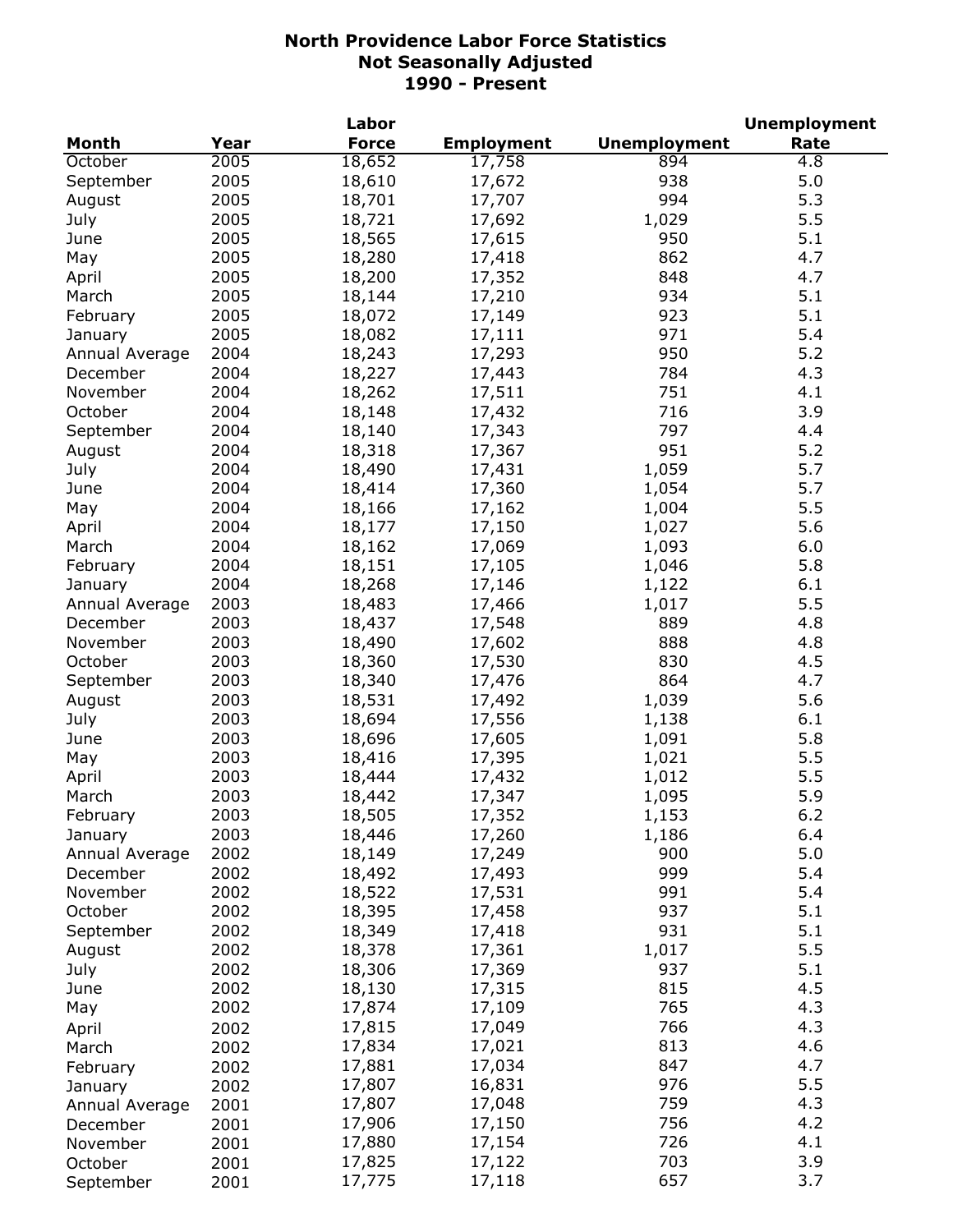| <b>Force</b><br><b>Employment</b><br><b>Unemployment</b><br>Rate<br><b>Month</b><br>Year<br>17,779<br>17,021<br>758<br>4.3<br>2001<br>800<br>4.5<br>17,931<br>17,131<br>2001<br>July<br>755<br>17,864<br>17,109<br>4.2<br>2001<br>June<br>695<br>3.9<br>17,621<br>16,926<br>2001<br>May<br>710<br>4.0<br>17,683<br>16,973<br>2001<br>April<br>842<br>4.7<br>17,802<br>16,960<br>2001<br>March<br>819<br>17,781<br>16,962<br>4.6<br>2001<br>February<br>5.0<br>17,844<br>890<br>16,954<br>2001<br>January<br>17,868<br>17,158<br>710<br>4.0<br>2000<br>Annual Average<br>17,932<br>17,306<br>626<br>3.5<br>2000<br>December<br>17,916<br>17,291<br>625<br>3.5<br>2000<br>November<br>17,789<br>17,215<br>3.2<br>574<br>2000<br>October<br>3.5<br>17,775<br>17,151<br>624<br>2000<br>September<br>735<br>17,910<br>4.1<br>17,175<br>2000<br>August<br>740<br>4.1<br>17,945<br>17,205<br>2000<br>July<br>17,939<br>671<br>3.7<br>17,268<br>2000<br>June<br>691<br>3.9<br>17,786<br>17,095<br>2000<br>May<br>639<br>3.6<br>17,818<br>17,179<br>2000<br>April<br>772<br>17,810<br>17,038<br>4.3<br>2000<br>March<br>17,863<br>879<br>16,984<br>4.9<br>2000<br>February<br>17,924<br>939<br>5.2<br>16,985<br>2000<br>January<br>18,356<br>774<br>4.2<br>17,582<br>1999<br>Annual Average<br>718<br>3.9<br>18,631<br>17,913<br>1999<br>December<br>764<br>4.1<br>18,650<br>17,886<br>1999<br>November<br>18,498<br>782<br>4.2<br>17,716<br>1999<br>October<br>4.3<br>18,392<br>17,596<br>796<br>1999<br>September<br>18,439<br>17,631<br>808<br>4.4<br>1999<br>August<br>18,440<br>822<br>4.5<br>17,618<br>1999<br>July<br>18,311<br>711<br>3.9<br>17,600<br>1999<br>June<br>673<br>3.7<br>18,155<br>17,482<br>1999<br>May<br>624<br>3.5<br>18,084<br>17,460<br>1999<br>April<br>721<br>4.0<br>18,153<br>17,432<br>1999<br>March<br>838<br>18,174<br>17,336<br>4.6<br>1999<br>February<br>5.6<br>18,346<br>17,312<br>1,034<br>1999<br>January<br>Annual Average<br>1998<br>18,170<br>17,371<br>799<br>4.4<br>630<br>3.4<br>18,406<br>17,776<br>1998<br>December<br>714<br>3.9<br>18,469<br>17,755<br>1998<br>November<br>4.0<br>18,275<br>17,542<br>733<br>1998<br>October<br>795<br>4.4<br>18,246<br>17,451<br>1998<br>September<br>4.3<br>18,208<br>17,431<br>777<br>1998<br>18,304<br>882<br>4.8<br>17,422<br>1998<br>July<br>775<br>4.3<br>18,160<br>17,385<br>1998<br>June<br>4.3<br>17,988<br>17,216<br>772<br>1998<br>May<br>17,922<br>753<br>4.2<br>17,169<br>1998<br>April<br>5.2<br>18,049<br>934<br>17,115<br>1998<br>March<br>5.0<br>17,995<br>897<br>17,098<br>1998<br>February<br>927<br>5.1<br>18,024<br>17,097<br>1998<br>January<br>815<br>4.5<br>17,914<br>17,099<br>1997<br>Annual Average<br>683<br>3.8<br>18,041<br>17,358<br>1997<br>December<br>681<br>3.8<br>18,109<br>17,428<br>1997<br>November<br>752<br>4.2<br>18,064<br>17,312<br>1997<br>October<br>815<br>4.5<br>18,095<br>17,280<br>1997<br>September<br>831<br>4.6<br>18,128<br>17,297<br>1997<br>August |        |      | Labor  |        |     | <b>Unemployment</b> |
|------------------------------------------------------------------------------------------------------------------------------------------------------------------------------------------------------------------------------------------------------------------------------------------------------------------------------------------------------------------------------------------------------------------------------------------------------------------------------------------------------------------------------------------------------------------------------------------------------------------------------------------------------------------------------------------------------------------------------------------------------------------------------------------------------------------------------------------------------------------------------------------------------------------------------------------------------------------------------------------------------------------------------------------------------------------------------------------------------------------------------------------------------------------------------------------------------------------------------------------------------------------------------------------------------------------------------------------------------------------------------------------------------------------------------------------------------------------------------------------------------------------------------------------------------------------------------------------------------------------------------------------------------------------------------------------------------------------------------------------------------------------------------------------------------------------------------------------------------------------------------------------------------------------------------------------------------------------------------------------------------------------------------------------------------------------------------------------------------------------------------------------------------------------------------------------------------------------------------------------------------------------------------------------------------------------------------------------------------------------------------------------------------------------------------------------------------------------------------------------------------------------------------------------------------------------------------------------------------------------------------------------------------------------------------------------------------------------------------------------------------------------------------------------------------------------------------------------------------------------------------------------------------------------------------------------------------------------------------------|--------|------|--------|--------|-----|---------------------|
|                                                                                                                                                                                                                                                                                                                                                                                                                                                                                                                                                                                                                                                                                                                                                                                                                                                                                                                                                                                                                                                                                                                                                                                                                                                                                                                                                                                                                                                                                                                                                                                                                                                                                                                                                                                                                                                                                                                                                                                                                                                                                                                                                                                                                                                                                                                                                                                                                                                                                                                                                                                                                                                                                                                                                                                                                                                                                                                                                                                    |        |      |        |        |     |                     |
|                                                                                                                                                                                                                                                                                                                                                                                                                                                                                                                                                                                                                                                                                                                                                                                                                                                                                                                                                                                                                                                                                                                                                                                                                                                                                                                                                                                                                                                                                                                                                                                                                                                                                                                                                                                                                                                                                                                                                                                                                                                                                                                                                                                                                                                                                                                                                                                                                                                                                                                                                                                                                                                                                                                                                                                                                                                                                                                                                                                    | August |      |        |        |     |                     |
|                                                                                                                                                                                                                                                                                                                                                                                                                                                                                                                                                                                                                                                                                                                                                                                                                                                                                                                                                                                                                                                                                                                                                                                                                                                                                                                                                                                                                                                                                                                                                                                                                                                                                                                                                                                                                                                                                                                                                                                                                                                                                                                                                                                                                                                                                                                                                                                                                                                                                                                                                                                                                                                                                                                                                                                                                                                                                                                                                                                    |        |      |        |        |     |                     |
|                                                                                                                                                                                                                                                                                                                                                                                                                                                                                                                                                                                                                                                                                                                                                                                                                                                                                                                                                                                                                                                                                                                                                                                                                                                                                                                                                                                                                                                                                                                                                                                                                                                                                                                                                                                                                                                                                                                                                                                                                                                                                                                                                                                                                                                                                                                                                                                                                                                                                                                                                                                                                                                                                                                                                                                                                                                                                                                                                                                    |        |      |        |        |     |                     |
|                                                                                                                                                                                                                                                                                                                                                                                                                                                                                                                                                                                                                                                                                                                                                                                                                                                                                                                                                                                                                                                                                                                                                                                                                                                                                                                                                                                                                                                                                                                                                                                                                                                                                                                                                                                                                                                                                                                                                                                                                                                                                                                                                                                                                                                                                                                                                                                                                                                                                                                                                                                                                                                                                                                                                                                                                                                                                                                                                                                    |        |      |        |        |     |                     |
|                                                                                                                                                                                                                                                                                                                                                                                                                                                                                                                                                                                                                                                                                                                                                                                                                                                                                                                                                                                                                                                                                                                                                                                                                                                                                                                                                                                                                                                                                                                                                                                                                                                                                                                                                                                                                                                                                                                                                                                                                                                                                                                                                                                                                                                                                                                                                                                                                                                                                                                                                                                                                                                                                                                                                                                                                                                                                                                                                                                    |        |      |        |        |     |                     |
|                                                                                                                                                                                                                                                                                                                                                                                                                                                                                                                                                                                                                                                                                                                                                                                                                                                                                                                                                                                                                                                                                                                                                                                                                                                                                                                                                                                                                                                                                                                                                                                                                                                                                                                                                                                                                                                                                                                                                                                                                                                                                                                                                                                                                                                                                                                                                                                                                                                                                                                                                                                                                                                                                                                                                                                                                                                                                                                                                                                    |        |      |        |        |     |                     |
|                                                                                                                                                                                                                                                                                                                                                                                                                                                                                                                                                                                                                                                                                                                                                                                                                                                                                                                                                                                                                                                                                                                                                                                                                                                                                                                                                                                                                                                                                                                                                                                                                                                                                                                                                                                                                                                                                                                                                                                                                                                                                                                                                                                                                                                                                                                                                                                                                                                                                                                                                                                                                                                                                                                                                                                                                                                                                                                                                                                    |        |      |        |        |     |                     |
|                                                                                                                                                                                                                                                                                                                                                                                                                                                                                                                                                                                                                                                                                                                                                                                                                                                                                                                                                                                                                                                                                                                                                                                                                                                                                                                                                                                                                                                                                                                                                                                                                                                                                                                                                                                                                                                                                                                                                                                                                                                                                                                                                                                                                                                                                                                                                                                                                                                                                                                                                                                                                                                                                                                                                                                                                                                                                                                                                                                    |        |      |        |        |     |                     |
|                                                                                                                                                                                                                                                                                                                                                                                                                                                                                                                                                                                                                                                                                                                                                                                                                                                                                                                                                                                                                                                                                                                                                                                                                                                                                                                                                                                                                                                                                                                                                                                                                                                                                                                                                                                                                                                                                                                                                                                                                                                                                                                                                                                                                                                                                                                                                                                                                                                                                                                                                                                                                                                                                                                                                                                                                                                                                                                                                                                    |        |      |        |        |     |                     |
|                                                                                                                                                                                                                                                                                                                                                                                                                                                                                                                                                                                                                                                                                                                                                                                                                                                                                                                                                                                                                                                                                                                                                                                                                                                                                                                                                                                                                                                                                                                                                                                                                                                                                                                                                                                                                                                                                                                                                                                                                                                                                                                                                                                                                                                                                                                                                                                                                                                                                                                                                                                                                                                                                                                                                                                                                                                                                                                                                                                    |        |      |        |        |     |                     |
|                                                                                                                                                                                                                                                                                                                                                                                                                                                                                                                                                                                                                                                                                                                                                                                                                                                                                                                                                                                                                                                                                                                                                                                                                                                                                                                                                                                                                                                                                                                                                                                                                                                                                                                                                                                                                                                                                                                                                                                                                                                                                                                                                                                                                                                                                                                                                                                                                                                                                                                                                                                                                                                                                                                                                                                                                                                                                                                                                                                    |        |      |        |        |     |                     |
|                                                                                                                                                                                                                                                                                                                                                                                                                                                                                                                                                                                                                                                                                                                                                                                                                                                                                                                                                                                                                                                                                                                                                                                                                                                                                                                                                                                                                                                                                                                                                                                                                                                                                                                                                                                                                                                                                                                                                                                                                                                                                                                                                                                                                                                                                                                                                                                                                                                                                                                                                                                                                                                                                                                                                                                                                                                                                                                                                                                    |        |      |        |        |     |                     |
|                                                                                                                                                                                                                                                                                                                                                                                                                                                                                                                                                                                                                                                                                                                                                                                                                                                                                                                                                                                                                                                                                                                                                                                                                                                                                                                                                                                                                                                                                                                                                                                                                                                                                                                                                                                                                                                                                                                                                                                                                                                                                                                                                                                                                                                                                                                                                                                                                                                                                                                                                                                                                                                                                                                                                                                                                                                                                                                                                                                    |        |      |        |        |     |                     |
|                                                                                                                                                                                                                                                                                                                                                                                                                                                                                                                                                                                                                                                                                                                                                                                                                                                                                                                                                                                                                                                                                                                                                                                                                                                                                                                                                                                                                                                                                                                                                                                                                                                                                                                                                                                                                                                                                                                                                                                                                                                                                                                                                                                                                                                                                                                                                                                                                                                                                                                                                                                                                                                                                                                                                                                                                                                                                                                                                                                    |        |      |        |        |     |                     |
|                                                                                                                                                                                                                                                                                                                                                                                                                                                                                                                                                                                                                                                                                                                                                                                                                                                                                                                                                                                                                                                                                                                                                                                                                                                                                                                                                                                                                                                                                                                                                                                                                                                                                                                                                                                                                                                                                                                                                                                                                                                                                                                                                                                                                                                                                                                                                                                                                                                                                                                                                                                                                                                                                                                                                                                                                                                                                                                                                                                    |        |      |        |        |     |                     |
|                                                                                                                                                                                                                                                                                                                                                                                                                                                                                                                                                                                                                                                                                                                                                                                                                                                                                                                                                                                                                                                                                                                                                                                                                                                                                                                                                                                                                                                                                                                                                                                                                                                                                                                                                                                                                                                                                                                                                                                                                                                                                                                                                                                                                                                                                                                                                                                                                                                                                                                                                                                                                                                                                                                                                                                                                                                                                                                                                                                    |        |      |        |        |     |                     |
|                                                                                                                                                                                                                                                                                                                                                                                                                                                                                                                                                                                                                                                                                                                                                                                                                                                                                                                                                                                                                                                                                                                                                                                                                                                                                                                                                                                                                                                                                                                                                                                                                                                                                                                                                                                                                                                                                                                                                                                                                                                                                                                                                                                                                                                                                                                                                                                                                                                                                                                                                                                                                                                                                                                                                                                                                                                                                                                                                                                    |        |      |        |        |     |                     |
|                                                                                                                                                                                                                                                                                                                                                                                                                                                                                                                                                                                                                                                                                                                                                                                                                                                                                                                                                                                                                                                                                                                                                                                                                                                                                                                                                                                                                                                                                                                                                                                                                                                                                                                                                                                                                                                                                                                                                                                                                                                                                                                                                                                                                                                                                                                                                                                                                                                                                                                                                                                                                                                                                                                                                                                                                                                                                                                                                                                    |        |      |        |        |     |                     |
|                                                                                                                                                                                                                                                                                                                                                                                                                                                                                                                                                                                                                                                                                                                                                                                                                                                                                                                                                                                                                                                                                                                                                                                                                                                                                                                                                                                                                                                                                                                                                                                                                                                                                                                                                                                                                                                                                                                                                                                                                                                                                                                                                                                                                                                                                                                                                                                                                                                                                                                                                                                                                                                                                                                                                                                                                                                                                                                                                                                    |        |      |        |        |     |                     |
|                                                                                                                                                                                                                                                                                                                                                                                                                                                                                                                                                                                                                                                                                                                                                                                                                                                                                                                                                                                                                                                                                                                                                                                                                                                                                                                                                                                                                                                                                                                                                                                                                                                                                                                                                                                                                                                                                                                                                                                                                                                                                                                                                                                                                                                                                                                                                                                                                                                                                                                                                                                                                                                                                                                                                                                                                                                                                                                                                                                    |        |      |        |        |     |                     |
|                                                                                                                                                                                                                                                                                                                                                                                                                                                                                                                                                                                                                                                                                                                                                                                                                                                                                                                                                                                                                                                                                                                                                                                                                                                                                                                                                                                                                                                                                                                                                                                                                                                                                                                                                                                                                                                                                                                                                                                                                                                                                                                                                                                                                                                                                                                                                                                                                                                                                                                                                                                                                                                                                                                                                                                                                                                                                                                                                                                    |        |      |        |        |     |                     |
|                                                                                                                                                                                                                                                                                                                                                                                                                                                                                                                                                                                                                                                                                                                                                                                                                                                                                                                                                                                                                                                                                                                                                                                                                                                                                                                                                                                                                                                                                                                                                                                                                                                                                                                                                                                                                                                                                                                                                                                                                                                                                                                                                                                                                                                                                                                                                                                                                                                                                                                                                                                                                                                                                                                                                                                                                                                                                                                                                                                    |        |      |        |        |     |                     |
|                                                                                                                                                                                                                                                                                                                                                                                                                                                                                                                                                                                                                                                                                                                                                                                                                                                                                                                                                                                                                                                                                                                                                                                                                                                                                                                                                                                                                                                                                                                                                                                                                                                                                                                                                                                                                                                                                                                                                                                                                                                                                                                                                                                                                                                                                                                                                                                                                                                                                                                                                                                                                                                                                                                                                                                                                                                                                                                                                                                    |        |      |        |        |     |                     |
|                                                                                                                                                                                                                                                                                                                                                                                                                                                                                                                                                                                                                                                                                                                                                                                                                                                                                                                                                                                                                                                                                                                                                                                                                                                                                                                                                                                                                                                                                                                                                                                                                                                                                                                                                                                                                                                                                                                                                                                                                                                                                                                                                                                                                                                                                                                                                                                                                                                                                                                                                                                                                                                                                                                                                                                                                                                                                                                                                                                    |        |      |        |        |     |                     |
|                                                                                                                                                                                                                                                                                                                                                                                                                                                                                                                                                                                                                                                                                                                                                                                                                                                                                                                                                                                                                                                                                                                                                                                                                                                                                                                                                                                                                                                                                                                                                                                                                                                                                                                                                                                                                                                                                                                                                                                                                                                                                                                                                                                                                                                                                                                                                                                                                                                                                                                                                                                                                                                                                                                                                                                                                                                                                                                                                                                    |        |      |        |        |     |                     |
|                                                                                                                                                                                                                                                                                                                                                                                                                                                                                                                                                                                                                                                                                                                                                                                                                                                                                                                                                                                                                                                                                                                                                                                                                                                                                                                                                                                                                                                                                                                                                                                                                                                                                                                                                                                                                                                                                                                                                                                                                                                                                                                                                                                                                                                                                                                                                                                                                                                                                                                                                                                                                                                                                                                                                                                                                                                                                                                                                                                    |        |      |        |        |     |                     |
|                                                                                                                                                                                                                                                                                                                                                                                                                                                                                                                                                                                                                                                                                                                                                                                                                                                                                                                                                                                                                                                                                                                                                                                                                                                                                                                                                                                                                                                                                                                                                                                                                                                                                                                                                                                                                                                                                                                                                                                                                                                                                                                                                                                                                                                                                                                                                                                                                                                                                                                                                                                                                                                                                                                                                                                                                                                                                                                                                                                    |        |      |        |        |     |                     |
|                                                                                                                                                                                                                                                                                                                                                                                                                                                                                                                                                                                                                                                                                                                                                                                                                                                                                                                                                                                                                                                                                                                                                                                                                                                                                                                                                                                                                                                                                                                                                                                                                                                                                                                                                                                                                                                                                                                                                                                                                                                                                                                                                                                                                                                                                                                                                                                                                                                                                                                                                                                                                                                                                                                                                                                                                                                                                                                                                                                    |        |      |        |        |     |                     |
|                                                                                                                                                                                                                                                                                                                                                                                                                                                                                                                                                                                                                                                                                                                                                                                                                                                                                                                                                                                                                                                                                                                                                                                                                                                                                                                                                                                                                                                                                                                                                                                                                                                                                                                                                                                                                                                                                                                                                                                                                                                                                                                                                                                                                                                                                                                                                                                                                                                                                                                                                                                                                                                                                                                                                                                                                                                                                                                                                                                    |        |      |        |        |     |                     |
|                                                                                                                                                                                                                                                                                                                                                                                                                                                                                                                                                                                                                                                                                                                                                                                                                                                                                                                                                                                                                                                                                                                                                                                                                                                                                                                                                                                                                                                                                                                                                                                                                                                                                                                                                                                                                                                                                                                                                                                                                                                                                                                                                                                                                                                                                                                                                                                                                                                                                                                                                                                                                                                                                                                                                                                                                                                                                                                                                                                    |        |      |        |        |     |                     |
|                                                                                                                                                                                                                                                                                                                                                                                                                                                                                                                                                                                                                                                                                                                                                                                                                                                                                                                                                                                                                                                                                                                                                                                                                                                                                                                                                                                                                                                                                                                                                                                                                                                                                                                                                                                                                                                                                                                                                                                                                                                                                                                                                                                                                                                                                                                                                                                                                                                                                                                                                                                                                                                                                                                                                                                                                                                                                                                                                                                    |        |      |        |        |     |                     |
|                                                                                                                                                                                                                                                                                                                                                                                                                                                                                                                                                                                                                                                                                                                                                                                                                                                                                                                                                                                                                                                                                                                                                                                                                                                                                                                                                                                                                                                                                                                                                                                                                                                                                                                                                                                                                                                                                                                                                                                                                                                                                                                                                                                                                                                                                                                                                                                                                                                                                                                                                                                                                                                                                                                                                                                                                                                                                                                                                                                    |        |      |        |        |     |                     |
|                                                                                                                                                                                                                                                                                                                                                                                                                                                                                                                                                                                                                                                                                                                                                                                                                                                                                                                                                                                                                                                                                                                                                                                                                                                                                                                                                                                                                                                                                                                                                                                                                                                                                                                                                                                                                                                                                                                                                                                                                                                                                                                                                                                                                                                                                                                                                                                                                                                                                                                                                                                                                                                                                                                                                                                                                                                                                                                                                                                    |        |      |        |        |     |                     |
|                                                                                                                                                                                                                                                                                                                                                                                                                                                                                                                                                                                                                                                                                                                                                                                                                                                                                                                                                                                                                                                                                                                                                                                                                                                                                                                                                                                                                                                                                                                                                                                                                                                                                                                                                                                                                                                                                                                                                                                                                                                                                                                                                                                                                                                                                                                                                                                                                                                                                                                                                                                                                                                                                                                                                                                                                                                                                                                                                                                    |        |      |        |        |     |                     |
|                                                                                                                                                                                                                                                                                                                                                                                                                                                                                                                                                                                                                                                                                                                                                                                                                                                                                                                                                                                                                                                                                                                                                                                                                                                                                                                                                                                                                                                                                                                                                                                                                                                                                                                                                                                                                                                                                                                                                                                                                                                                                                                                                                                                                                                                                                                                                                                                                                                                                                                                                                                                                                                                                                                                                                                                                                                                                                                                                                                    |        |      |        |        |     |                     |
|                                                                                                                                                                                                                                                                                                                                                                                                                                                                                                                                                                                                                                                                                                                                                                                                                                                                                                                                                                                                                                                                                                                                                                                                                                                                                                                                                                                                                                                                                                                                                                                                                                                                                                                                                                                                                                                                                                                                                                                                                                                                                                                                                                                                                                                                                                                                                                                                                                                                                                                                                                                                                                                                                                                                                                                                                                                                                                                                                                                    |        |      |        |        |     |                     |
|                                                                                                                                                                                                                                                                                                                                                                                                                                                                                                                                                                                                                                                                                                                                                                                                                                                                                                                                                                                                                                                                                                                                                                                                                                                                                                                                                                                                                                                                                                                                                                                                                                                                                                                                                                                                                                                                                                                                                                                                                                                                                                                                                                                                                                                                                                                                                                                                                                                                                                                                                                                                                                                                                                                                                                                                                                                                                                                                                                                    |        |      |        |        |     |                     |
|                                                                                                                                                                                                                                                                                                                                                                                                                                                                                                                                                                                                                                                                                                                                                                                                                                                                                                                                                                                                                                                                                                                                                                                                                                                                                                                                                                                                                                                                                                                                                                                                                                                                                                                                                                                                                                                                                                                                                                                                                                                                                                                                                                                                                                                                                                                                                                                                                                                                                                                                                                                                                                                                                                                                                                                                                                                                                                                                                                                    |        |      |        |        |     |                     |
|                                                                                                                                                                                                                                                                                                                                                                                                                                                                                                                                                                                                                                                                                                                                                                                                                                                                                                                                                                                                                                                                                                                                                                                                                                                                                                                                                                                                                                                                                                                                                                                                                                                                                                                                                                                                                                                                                                                                                                                                                                                                                                                                                                                                                                                                                                                                                                                                                                                                                                                                                                                                                                                                                                                                                                                                                                                                                                                                                                                    |        |      |        |        |     |                     |
|                                                                                                                                                                                                                                                                                                                                                                                                                                                                                                                                                                                                                                                                                                                                                                                                                                                                                                                                                                                                                                                                                                                                                                                                                                                                                                                                                                                                                                                                                                                                                                                                                                                                                                                                                                                                                                                                                                                                                                                                                                                                                                                                                                                                                                                                                                                                                                                                                                                                                                                                                                                                                                                                                                                                                                                                                                                                                                                                                                                    |        |      |        |        |     |                     |
|                                                                                                                                                                                                                                                                                                                                                                                                                                                                                                                                                                                                                                                                                                                                                                                                                                                                                                                                                                                                                                                                                                                                                                                                                                                                                                                                                                                                                                                                                                                                                                                                                                                                                                                                                                                                                                                                                                                                                                                                                                                                                                                                                                                                                                                                                                                                                                                                                                                                                                                                                                                                                                                                                                                                                                                                                                                                                                                                                                                    | August |      |        |        |     |                     |
|                                                                                                                                                                                                                                                                                                                                                                                                                                                                                                                                                                                                                                                                                                                                                                                                                                                                                                                                                                                                                                                                                                                                                                                                                                                                                                                                                                                                                                                                                                                                                                                                                                                                                                                                                                                                                                                                                                                                                                                                                                                                                                                                                                                                                                                                                                                                                                                                                                                                                                                                                                                                                                                                                                                                                                                                                                                                                                                                                                                    |        |      |        |        |     |                     |
|                                                                                                                                                                                                                                                                                                                                                                                                                                                                                                                                                                                                                                                                                                                                                                                                                                                                                                                                                                                                                                                                                                                                                                                                                                                                                                                                                                                                                                                                                                                                                                                                                                                                                                                                                                                                                                                                                                                                                                                                                                                                                                                                                                                                                                                                                                                                                                                                                                                                                                                                                                                                                                                                                                                                                                                                                                                                                                                                                                                    |        |      |        |        |     |                     |
|                                                                                                                                                                                                                                                                                                                                                                                                                                                                                                                                                                                                                                                                                                                                                                                                                                                                                                                                                                                                                                                                                                                                                                                                                                                                                                                                                                                                                                                                                                                                                                                                                                                                                                                                                                                                                                                                                                                                                                                                                                                                                                                                                                                                                                                                                                                                                                                                                                                                                                                                                                                                                                                                                                                                                                                                                                                                                                                                                                                    |        |      |        |        |     |                     |
|                                                                                                                                                                                                                                                                                                                                                                                                                                                                                                                                                                                                                                                                                                                                                                                                                                                                                                                                                                                                                                                                                                                                                                                                                                                                                                                                                                                                                                                                                                                                                                                                                                                                                                                                                                                                                                                                                                                                                                                                                                                                                                                                                                                                                                                                                                                                                                                                                                                                                                                                                                                                                                                                                                                                                                                                                                                                                                                                                                                    |        |      |        |        |     |                     |
|                                                                                                                                                                                                                                                                                                                                                                                                                                                                                                                                                                                                                                                                                                                                                                                                                                                                                                                                                                                                                                                                                                                                                                                                                                                                                                                                                                                                                                                                                                                                                                                                                                                                                                                                                                                                                                                                                                                                                                                                                                                                                                                                                                                                                                                                                                                                                                                                                                                                                                                                                                                                                                                                                                                                                                                                                                                                                                                                                                                    |        |      |        |        |     |                     |
|                                                                                                                                                                                                                                                                                                                                                                                                                                                                                                                                                                                                                                                                                                                                                                                                                                                                                                                                                                                                                                                                                                                                                                                                                                                                                                                                                                                                                                                                                                                                                                                                                                                                                                                                                                                                                                                                                                                                                                                                                                                                                                                                                                                                                                                                                                                                                                                                                                                                                                                                                                                                                                                                                                                                                                                                                                                                                                                                                                                    |        |      |        |        |     |                     |
|                                                                                                                                                                                                                                                                                                                                                                                                                                                                                                                                                                                                                                                                                                                                                                                                                                                                                                                                                                                                                                                                                                                                                                                                                                                                                                                                                                                                                                                                                                                                                                                                                                                                                                                                                                                                                                                                                                                                                                                                                                                                                                                                                                                                                                                                                                                                                                                                                                                                                                                                                                                                                                                                                                                                                                                                                                                                                                                                                                                    |        |      |        |        |     |                     |
|                                                                                                                                                                                                                                                                                                                                                                                                                                                                                                                                                                                                                                                                                                                                                                                                                                                                                                                                                                                                                                                                                                                                                                                                                                                                                                                                                                                                                                                                                                                                                                                                                                                                                                                                                                                                                                                                                                                                                                                                                                                                                                                                                                                                                                                                                                                                                                                                                                                                                                                                                                                                                                                                                                                                                                                                                                                                                                                                                                                    |        |      |        |        |     |                     |
|                                                                                                                                                                                                                                                                                                                                                                                                                                                                                                                                                                                                                                                                                                                                                                                                                                                                                                                                                                                                                                                                                                                                                                                                                                                                                                                                                                                                                                                                                                                                                                                                                                                                                                                                                                                                                                                                                                                                                                                                                                                                                                                                                                                                                                                                                                                                                                                                                                                                                                                                                                                                                                                                                                                                                                                                                                                                                                                                                                                    |        |      |        |        |     |                     |
|                                                                                                                                                                                                                                                                                                                                                                                                                                                                                                                                                                                                                                                                                                                                                                                                                                                                                                                                                                                                                                                                                                                                                                                                                                                                                                                                                                                                                                                                                                                                                                                                                                                                                                                                                                                                                                                                                                                                                                                                                                                                                                                                                                                                                                                                                                                                                                                                                                                                                                                                                                                                                                                                                                                                                                                                                                                                                                                                                                                    |        |      |        |        |     |                     |
|                                                                                                                                                                                                                                                                                                                                                                                                                                                                                                                                                                                                                                                                                                                                                                                                                                                                                                                                                                                                                                                                                                                                                                                                                                                                                                                                                                                                                                                                                                                                                                                                                                                                                                                                                                                                                                                                                                                                                                                                                                                                                                                                                                                                                                                                                                                                                                                                                                                                                                                                                                                                                                                                                                                                                                                                                                                                                                                                                                                    |        |      |        |        |     |                     |
|                                                                                                                                                                                                                                                                                                                                                                                                                                                                                                                                                                                                                                                                                                                                                                                                                                                                                                                                                                                                                                                                                                                                                                                                                                                                                                                                                                                                                                                                                                                                                                                                                                                                                                                                                                                                                                                                                                                                                                                                                                                                                                                                                                                                                                                                                                                                                                                                                                                                                                                                                                                                                                                                                                                                                                                                                                                                                                                                                                                    |        |      |        |        |     |                     |
|                                                                                                                                                                                                                                                                                                                                                                                                                                                                                                                                                                                                                                                                                                                                                                                                                                                                                                                                                                                                                                                                                                                                                                                                                                                                                                                                                                                                                                                                                                                                                                                                                                                                                                                                                                                                                                                                                                                                                                                                                                                                                                                                                                                                                                                                                                                                                                                                                                                                                                                                                                                                                                                                                                                                                                                                                                                                                                                                                                                    |        |      |        |        |     |                     |
|                                                                                                                                                                                                                                                                                                                                                                                                                                                                                                                                                                                                                                                                                                                                                                                                                                                                                                                                                                                                                                                                                                                                                                                                                                                                                                                                                                                                                                                                                                                                                                                                                                                                                                                                                                                                                                                                                                                                                                                                                                                                                                                                                                                                                                                                                                                                                                                                                                                                                                                                                                                                                                                                                                                                                                                                                                                                                                                                                                                    | July   | 1997 | 18,128 | 17,269 | 859 | 4.7                 |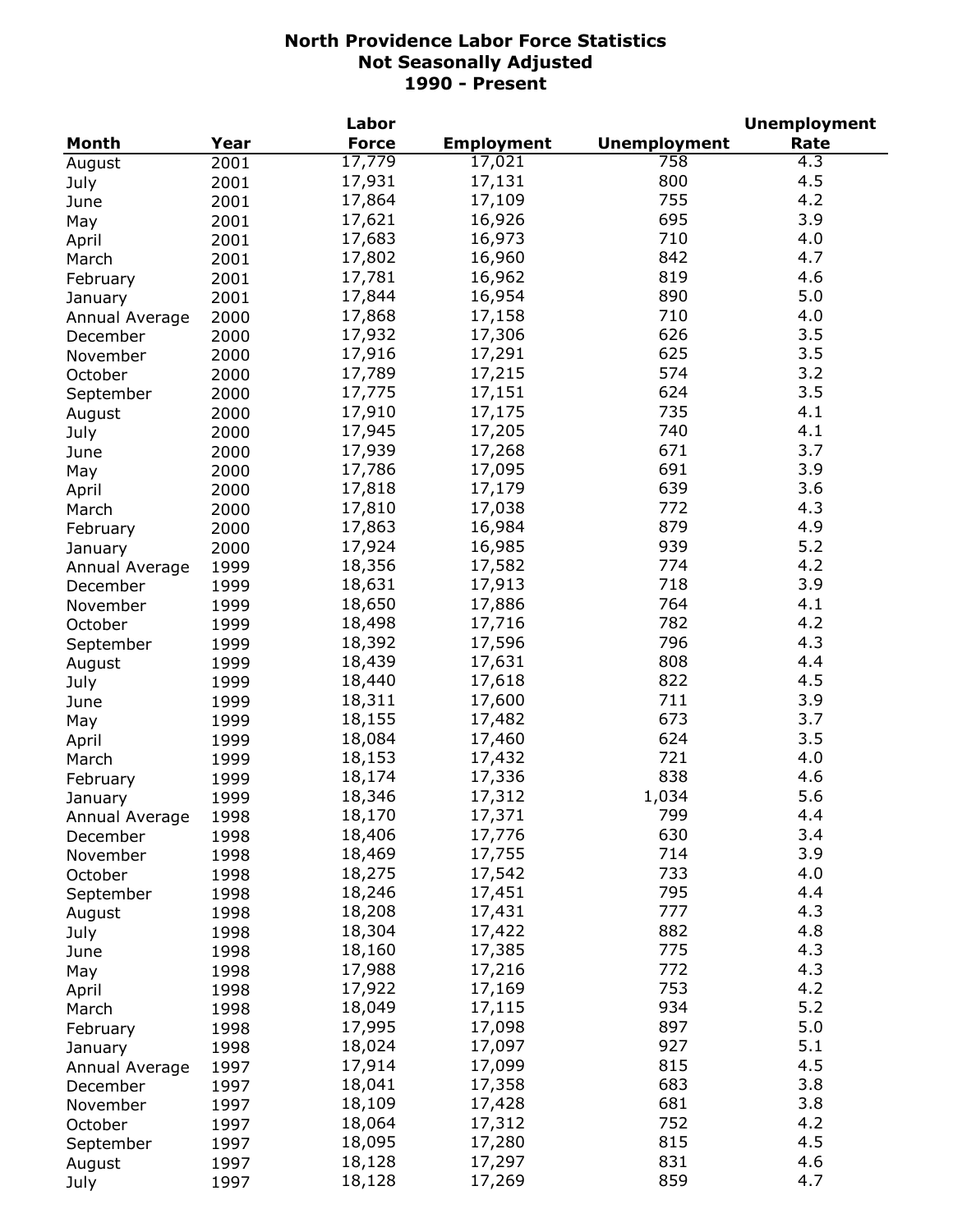|                |      | Labor        |                   |                     | <b>Unemployment</b> |
|----------------|------|--------------|-------------------|---------------------|---------------------|
| Month          | Year | <b>Force</b> | <b>Employment</b> | <b>Unemployment</b> | Rate                |
| June           | 1997 | 17,991       | 17,152            | 839                 | $\overline{4.7}$    |
| May            | 1997 | 17,767       | 16,960            | 807                 | 4.5                 |
| April          | 1997 | 17,697       | 16,918            | 779                 | 4.4                 |
| March          | 1997 | 17,673       | 16,823            | 850                 | 4.8                 |
| February       | 1997 | 17,601       | 16,711            | 890                 | 5.1                 |
| January        | 1997 | 17,670       | 16,681            | 989                 | 5.6                 |
| Annual Average | 1996 | 17,514       | 16,792            | 722                 | 4.1                 |
| December       | 1996 | 17,836       | 17,102            | 734                 | 4.1                 |
| November       | 1996 | 17,911       | 17,147            | 764                 | 4.3                 |
| October        | 1996 | 17,784       | 17,067            | 717                 | 4.0                 |
| September      | 1996 | 17,622       | 16,946            | 676                 | 3.8                 |
|                | 1996 | 17,647       | 16,931            | 716                 | 4.1                 |
| August         |      | 17,574       | 16,868            | 706                 | 4.0                 |
| July           | 1996 |              |                   | 628                 | 3.6                 |
| June           | 1996 | 17,506       | 16,878            | 642                 | 3.7                 |
| May            | 1996 | 17,316       | 16,674            |                     |                     |
| April          | 1996 | 17,250       | 16,582            | 668                 | 3.9                 |
| March          | 1996 | 17,286       | 16,533            | 753                 | 4.4                 |
| February       | 1996 | 17,251       | 16,448            | 803                 | 4.7                 |
| January        | 1996 | 17,185       | 16,330            | 855                 | 5.0                 |
| Annual Average | 1995 | 17,554       | 16,467            | 1,087               | 6.2                 |
| December       | 1995 | 17,509       | 16,743            | 766                 | 4.4                 |
| November       | 1995 | 17,562       | 16,785            | 777                 | 4.4                 |
| October        | 1995 | 17,561       | 16,660            | 901                 | 5.1                 |
| September      | 1995 | 17,648       | 16,523            | 1,125               | 6.4                 |
| August         | 1995 | 17,712       | 16,566            | 1,146               | 6.5                 |
| July           | 1995 | 17,752       | 16,492            | 1,260               | 7.1                 |
| June           | 1995 | 17,624       | 16,457            | 1,167               | 6.6                 |
| May            | 1995 | 17,373       | 16,248            | 1,125               | 6.5                 |
| April          | 1995 | 17,364       | 16,289            | 1,075               | $6.2$               |
| March          | 1995 | 17,384       | 16,262            | 1,122               | 6.5                 |
| February       | 1995 | 17,563       | 16,301            | 1,262               | 7.2                 |
| January        | 1995 | 17,593       | 16,273            | 1,320               | 7.5                 |
| Annual Average | 1994 | 18,168       | 16,957            | 1,211               | 6.7                 |
| December       | 1994 | 18,143       | 17,110            | 1,033               | 5.7                 |
| November       | 1994 | 18,294       | 17,179            | 1,115               | 6.1                 |
| October        | 1994 | 18,272       | 17,070            | 1,202               | 6.6                 |
| September      | 1994 | 18,183       | 16,943            | 1,240               | 6.8                 |
|                | 1994 | 18,246       | 17,059            | 1,187               | 6.5                 |
| August         |      | 18,241       | 17,006            | 1,235               | 6.8                 |
| July           | 1994 | 18,133       | 17,036            | 1,097               | 6.0                 |
| June           | 1994 | 17,949       | 16,868            | 1,081               | 6.0                 |
| May            | 1994 |              |                   |                     | 6.7                 |
| April          | 1994 | 18,008       | 16,793            | 1,215               |                     |
| March          | 1994 | 18,114       | 16,757            | 1,357               | 7.5                 |
| February       | 1994 | 18,178       | 16,851            | 1,327               | 7.3                 |
| January        | 1994 | 18,251       | 16,808            | 1,443               | 7.9                 |
| Annual Average | 1993 | 18,367       | 17,010            | 1,357               | 7.4                 |
| December       | 1993 | 18,172       | 17,109            | 1,063               | 5.8                 |
| November       | 1993 | 18,202       | 17,143            | 1,059               | 5.8                 |
| October        | 1993 | 18,246       | 17,063            | 1,183               | 6.5                 |
| September      | 1993 | 18,300       | 17,031            | 1,269               | 6.9                 |
| August         | 1993 | 18,511       | 17,213            | 1,298               | 7.0                 |
| July           | 1993 | 18,532       | 17,215            | 1,317               | 7.1                 |
| June           | 1993 | 18,709       | 17,192            | 1,517               | 8.1                 |
| May            | 1993 | 18,408       | 16,972            | 1,436               | 7.8                 |